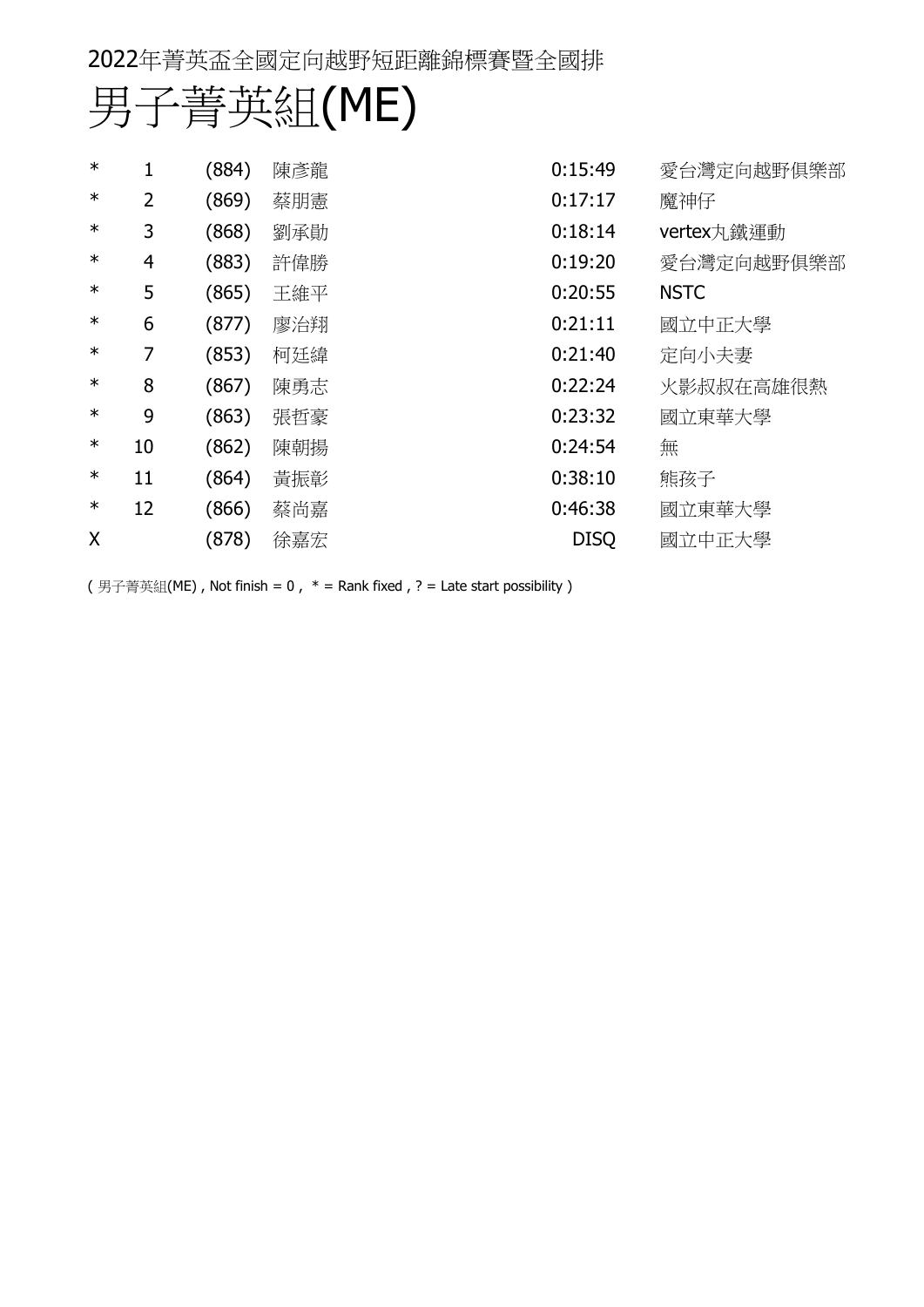# 女子菁英組(WE)

| 國立中正大學 |
|--------|
| 定向小夫妻  |
| 國立台灣大學 |
| 阡阡     |
| 國立東華大學 |
| 國立東華大學 |
|        |

(女子菁英組(WE), Not finish = 0,  $*$  = Rank fixed, ? = Late start possibility)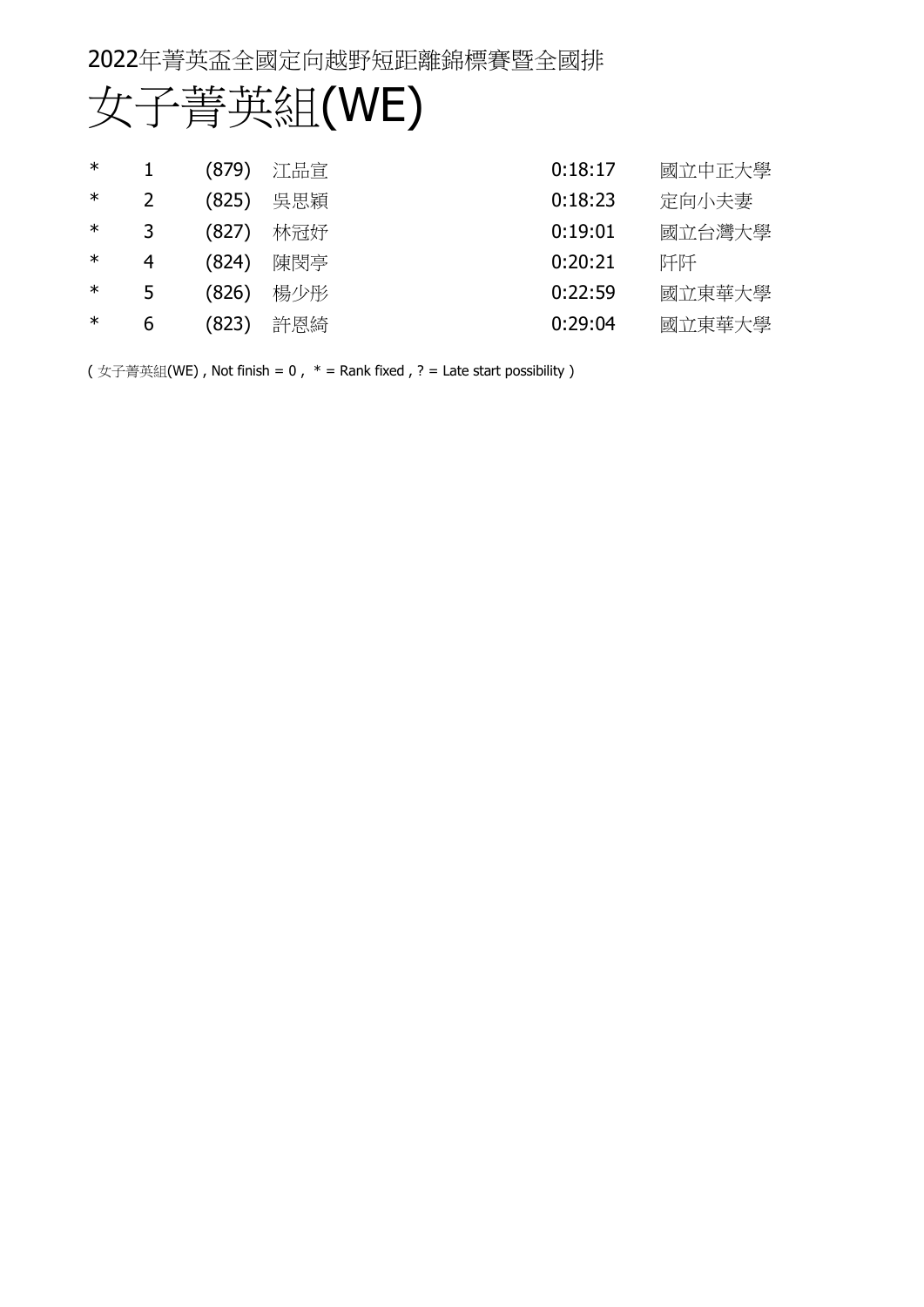| $\ast$ |   | (881) | 李澤慷 | 0:18:14     | 愛台灣定向越野俱樂部 |
|--------|---|-------|-----|-------------|------------|
| $\ast$ | 2 | (882) | 徐群逸 | 0:20:57     | 愛台灣定向越野俱樂部 |
| $\ast$ | 3 | (852) | 柳旻宏 | 0:24:27     | 猴子向前跑      |
| $\ast$ | 4 | (855) | 陳煜杰 | 0:28:26     | 香檳黃        |
| $\ast$ | 5 | (858) | 張文福 | 0:35:46     | 國立東華大學     |
| $\ast$ | 6 | (861) | 陳柏宇 | 0:36:48     | 國立東華大學     |
| $\ast$ | 7 | (860) | 林書鳴 | 0:37:52     | 屏東定向       |
| $\ast$ | 8 | (857) | 鄧維融 | 0:40:57     | 熊孩子        |
| $\ast$ | 9 | (851) | 邱昱碩 | 0:50:25     | 熊孩子        |
| X      |   | (854) | 王彥淮 | <b>DISQ</b> | 熊孩子        |
| X      |   | (859) | 江忠義 | <b>DISQ</b> | 江忠義        |
| X      |   | (856) | 施彥安 | <b>DISQ</b> | 大腸麵線       |

(男子公開組(M21), Not finish = 0,  $*$  = Rank fixed, ? = Late start possibility)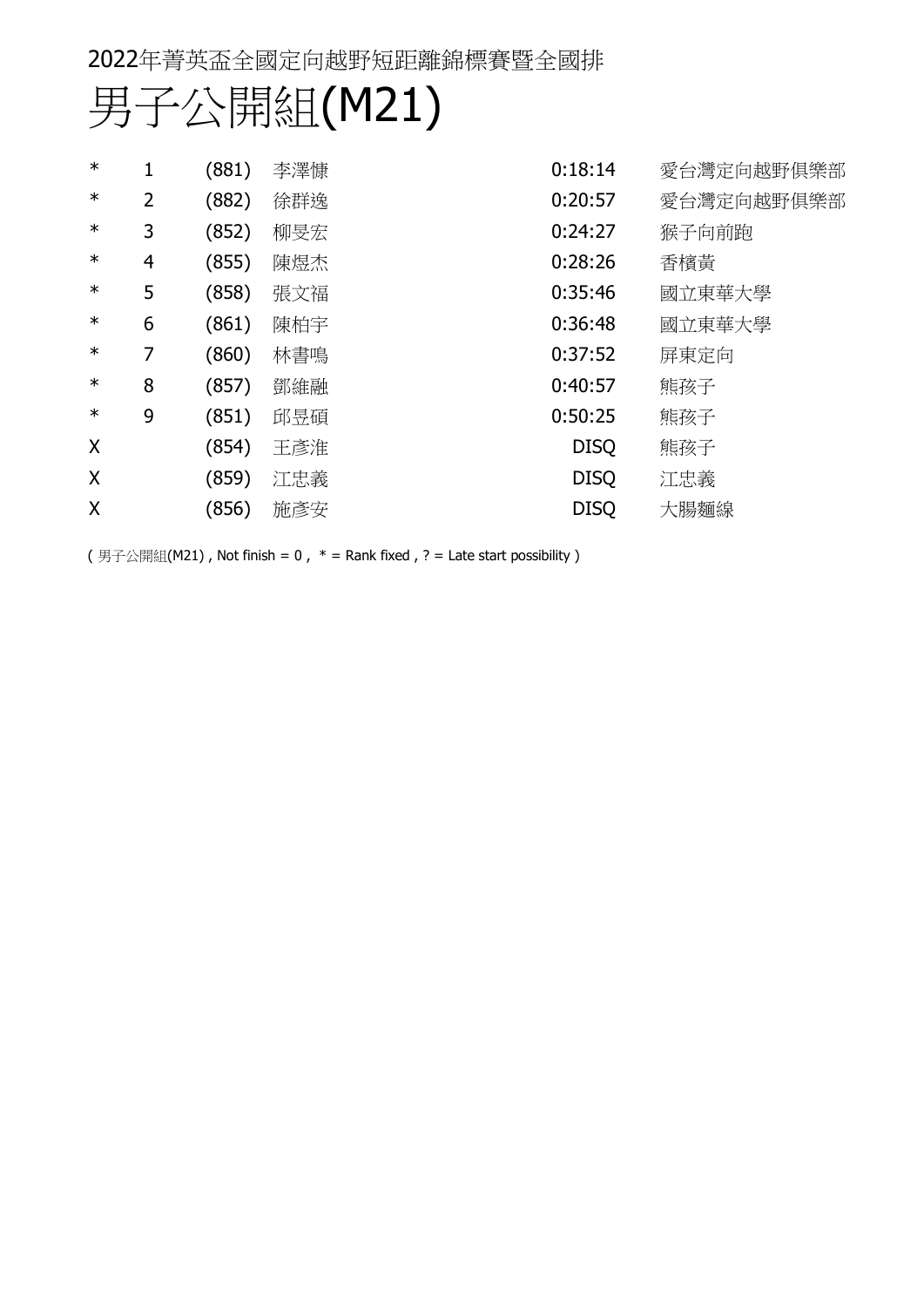| 女子公開組(W21) |
|------------|
|------------|

| $\ast$ |                | (821) | 黃征寧 | 0:25:09     | 國立東華大學     |
|--------|----------------|-------|-----|-------------|------------|
| $\ast$ | 2              | (818) | 李瑋微 | 0:27:53     | 屏縣恆春工商     |
| $\ast$ | 3              | (822) | 郭昱廷 | 0:34:07     | 超越定向越野俱樂部  |
| $\ast$ | $\overline{4}$ | (820) | 王詩涵 | 0:35:10     | 熊孩子        |
| $\ast$ | 5              | (819) | 劉妤婕 | 0:36:35     | 國立東華大學     |
| $\ast$ | 6              | (814) | 陳季君 | 0:41:09     | 熊孩子        |
| $\ast$ | 7              | (815) | 李若甄 | 0:48:08     | <b>HRM</b> |
| $\ast$ | 8              | (817) | 吳怡諄 | 0:56:27     | 熊孩子        |
| X      |                | (816) | 陳育婷 | <b>DISQ</b> | 猴子向前跑      |

(女子公開組(W21), Not finish = 0,  $*$  = Rank fixed, ? = Late start possibility)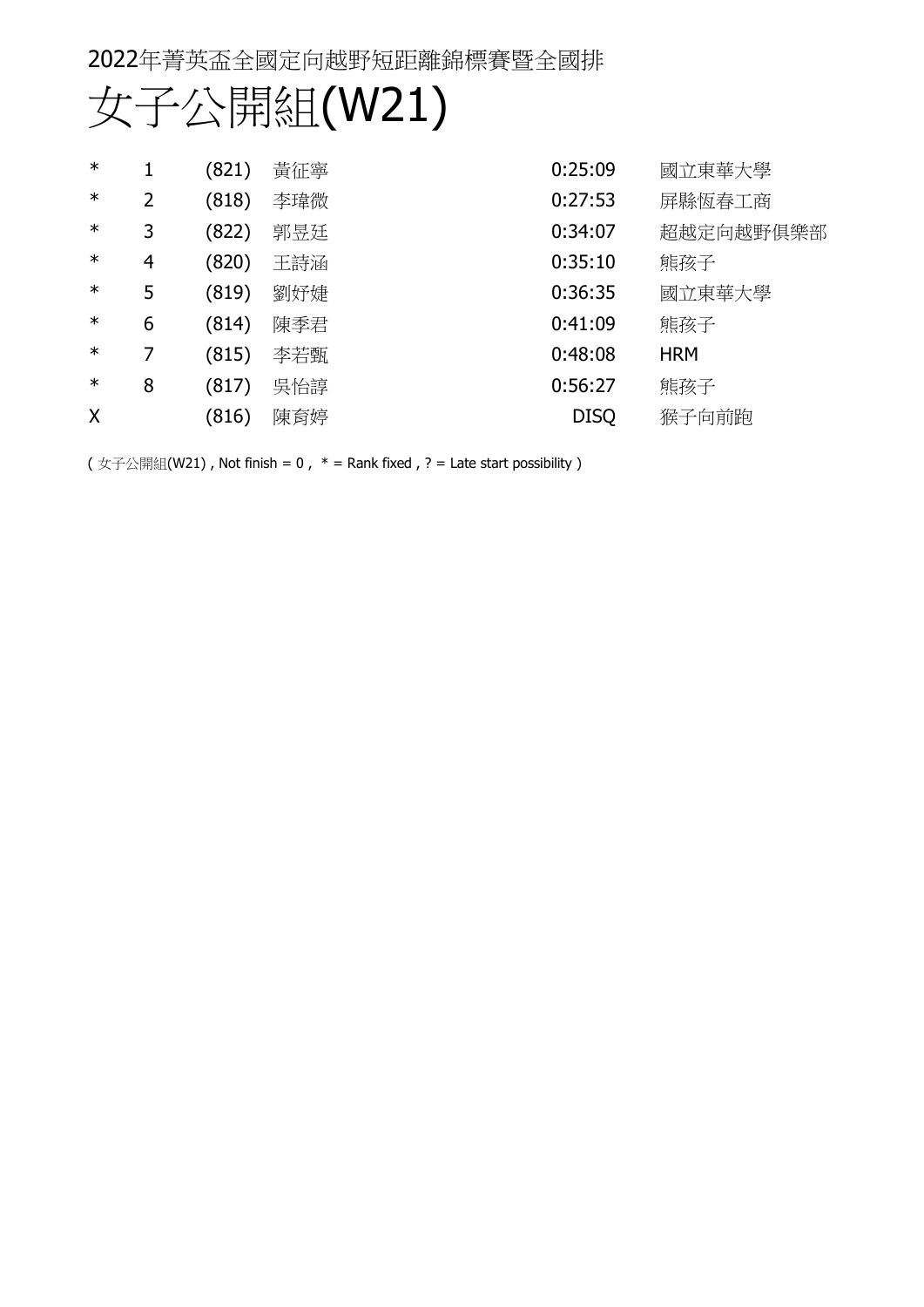## 男子20歲組(M20)

\* 1 (844) 李東陽 1 - 1 (844) 李東陽 1 - 1 (844) 李東陽 1 - 1 (9) 16:43 南投中興高中

(男子20歲組(M20), Not finish = 0,  $*$  = Rank fixed, ? = Late start possibility)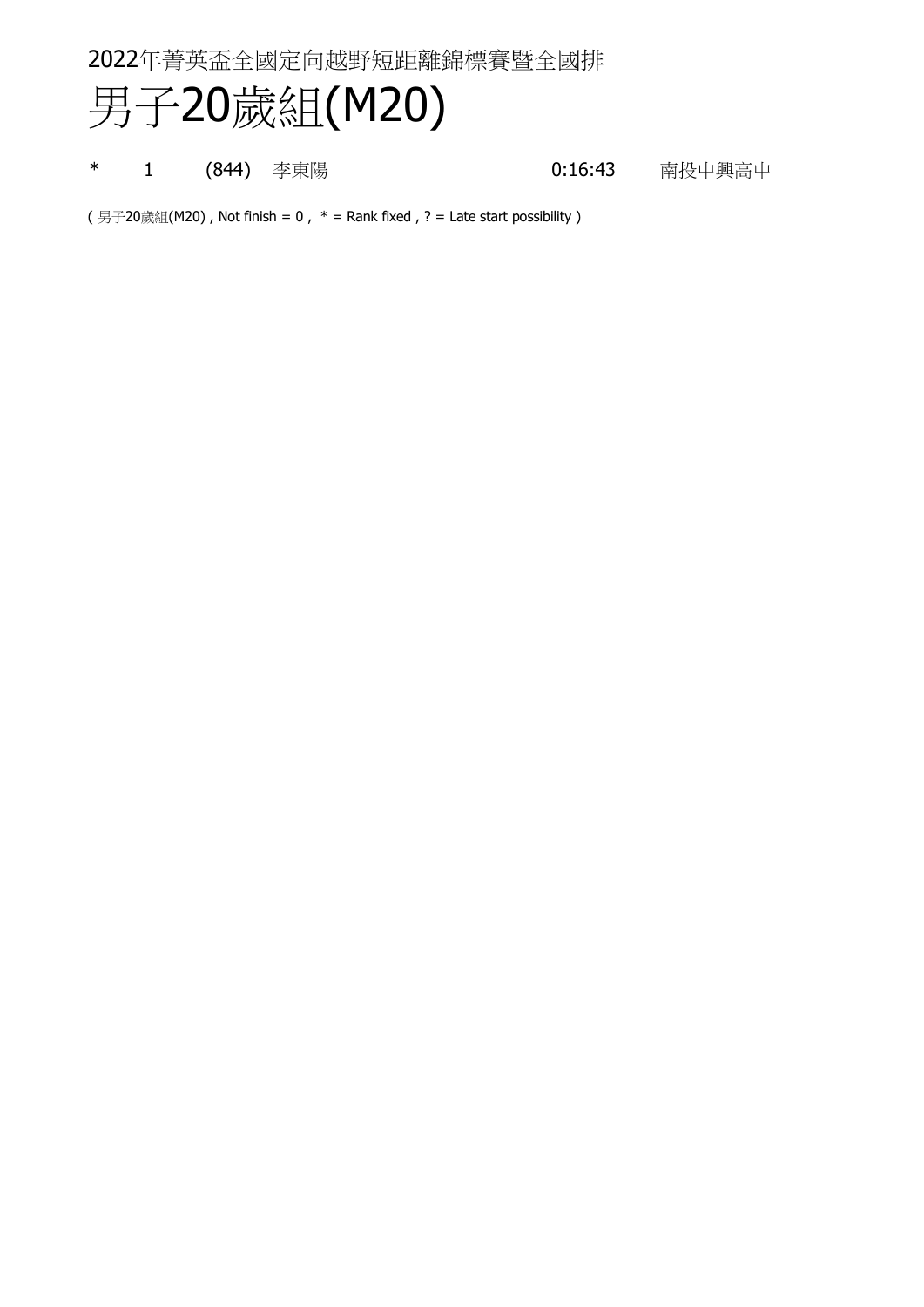## 男子18歲組(M18)

| $\ast$ |   | (838) | 許恆瑋 | 0:17:24     | 愛台灣定向越野俱樂部 |
|--------|---|-------|-----|-------------|------------|
| $\ast$ |   | (842) | 謝品昇 | 0:17:26     | 照海華德福      |
| $\ast$ | 3 | (837) | 陳頎勳 | 0:19:05     | 新竹縣東興國中    |
| $\ast$ | 4 | (841) | 何子宏 | 0:29:39     | 永春高中       |
| $\ast$ | 5 | (843) | 尤聖宏 | 0:42:41     | 屏縣恆春工商     |
| $\ast$ | 6 | (839) | 尤登圳 | 0:42:43     | 屏縣恆春工商     |
| X      |   | (840) | 王禕  | <b>DISQ</b> | 陽明高中       |

(男子18歲組(M18), Not finish = 0,  $*$  = Rank fixed, ? = Late start possibility)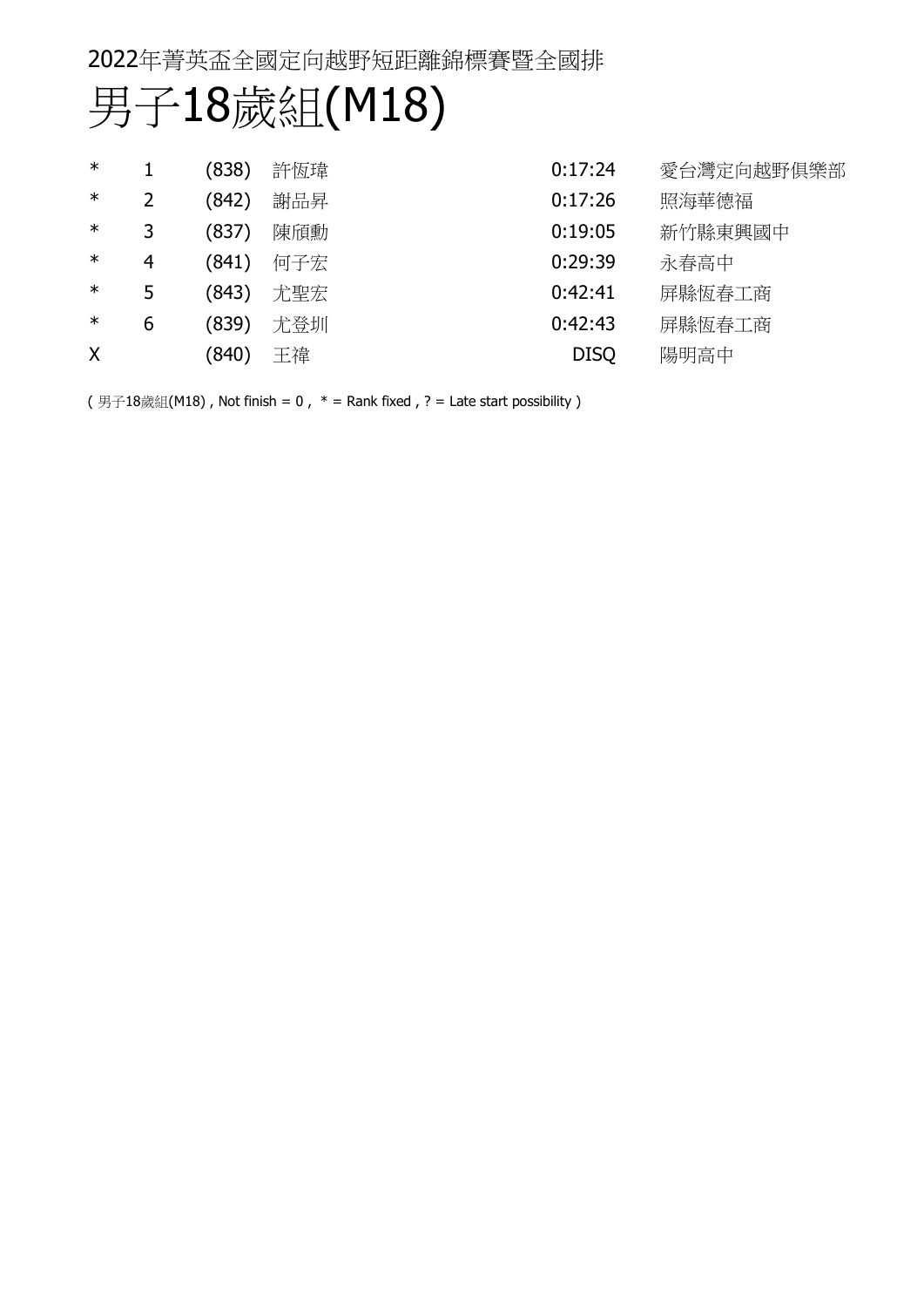## 女子18歲組(W18)

| $\ast$  |   | (808) | 謝品安 | 0:20:56     | 照海華德福  |
|---------|---|-------|-----|-------------|--------|
| ∗       |   | (805) | 林玟伶 | 0:24:34     | 竹北高中   |
| ∗       | 3 | (806) | 王淑意 | 0:43:37     | 屏縣恆春工商 |
| $\ast$  | 4 | (809) | 張雨婕 | 0:45:23     | 屏縣恆春工商 |
| X       |   | (804) | 巫官蓁 | <b>DISO</b> | 屏縣恆春工商 |
| $\sf X$ |   | (807) | 羅欣怡 | <b>DISQ</b> |        |

( 女子18歲組(W18), Not finish = 0,  $*$  = Rank fixed, ? = Late start possibility )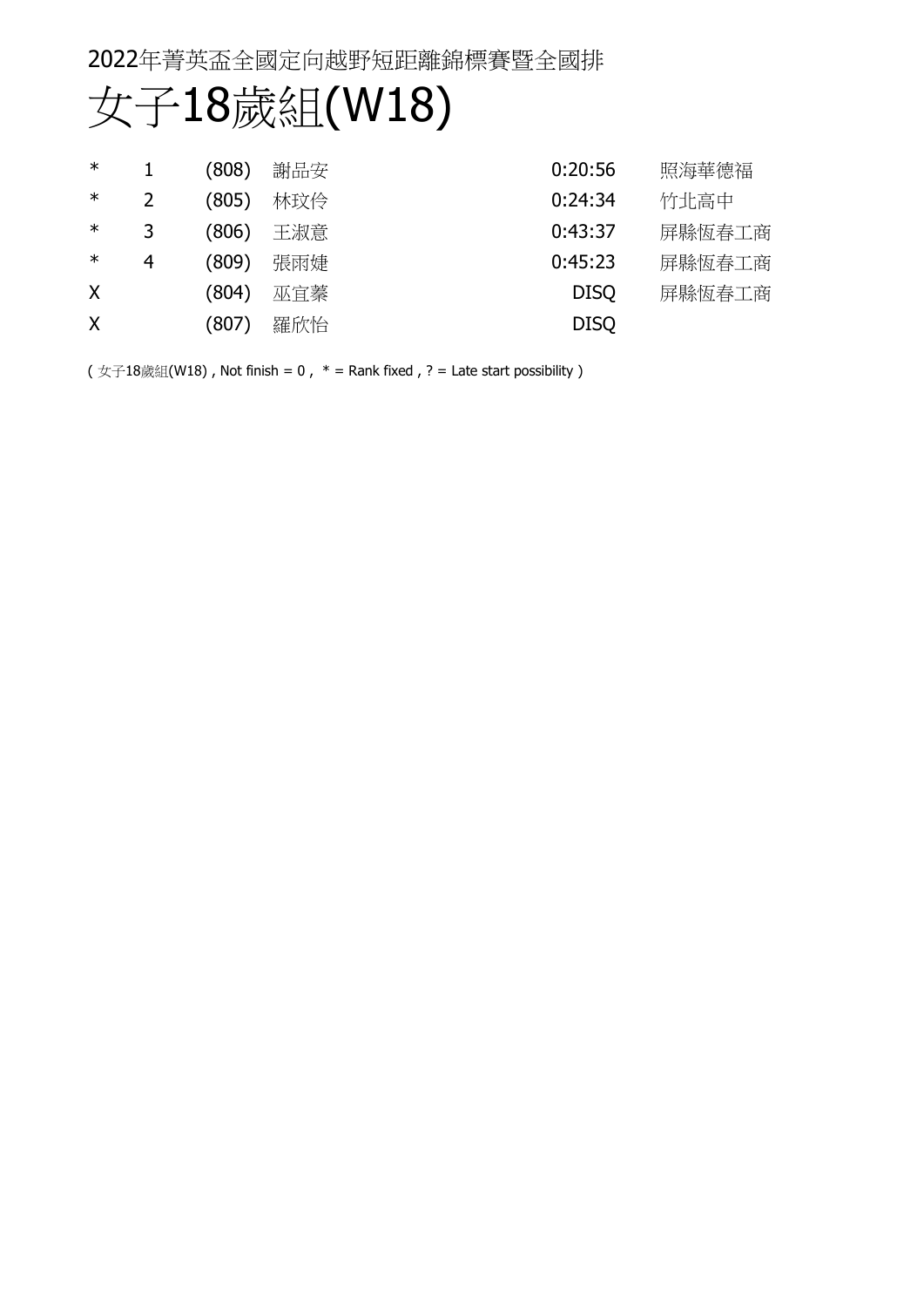## 男子16歲組(M16)

|  | *  1  (836) 李家豪 | 0:20:55 | 台南私立瀛海中學 |
|--|-----------------|---------|----------|
|  | *  2  (834) 梁正宜 | 0:23:47 | 超越定向     |
|  | *  3  (835) 張紹祺 | 0:24:03 | 國立中興高級中學 |

(男子16歲組(M16), Not finish = 0,  $*$  = Rank fixed, ? = Late start possibility)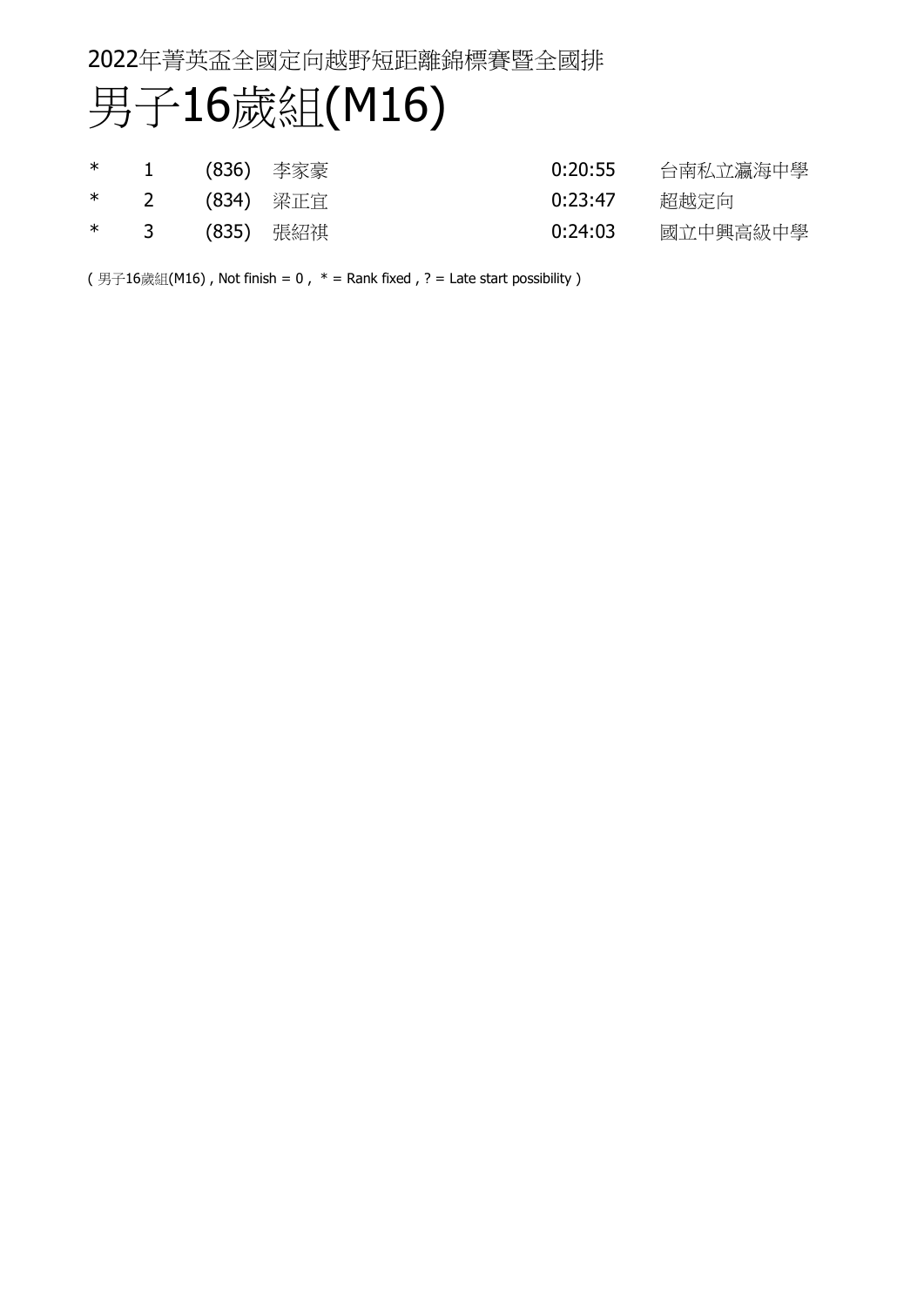# 女子16歲組(W16)

\* 1 (803) 蔡以樂 1 0:23:30 東大附中

 $(y \text{ if } (x \text{ if } 16)$  , Not finish = 0,  $*$  = Rank fixed, ? = Late start possibility )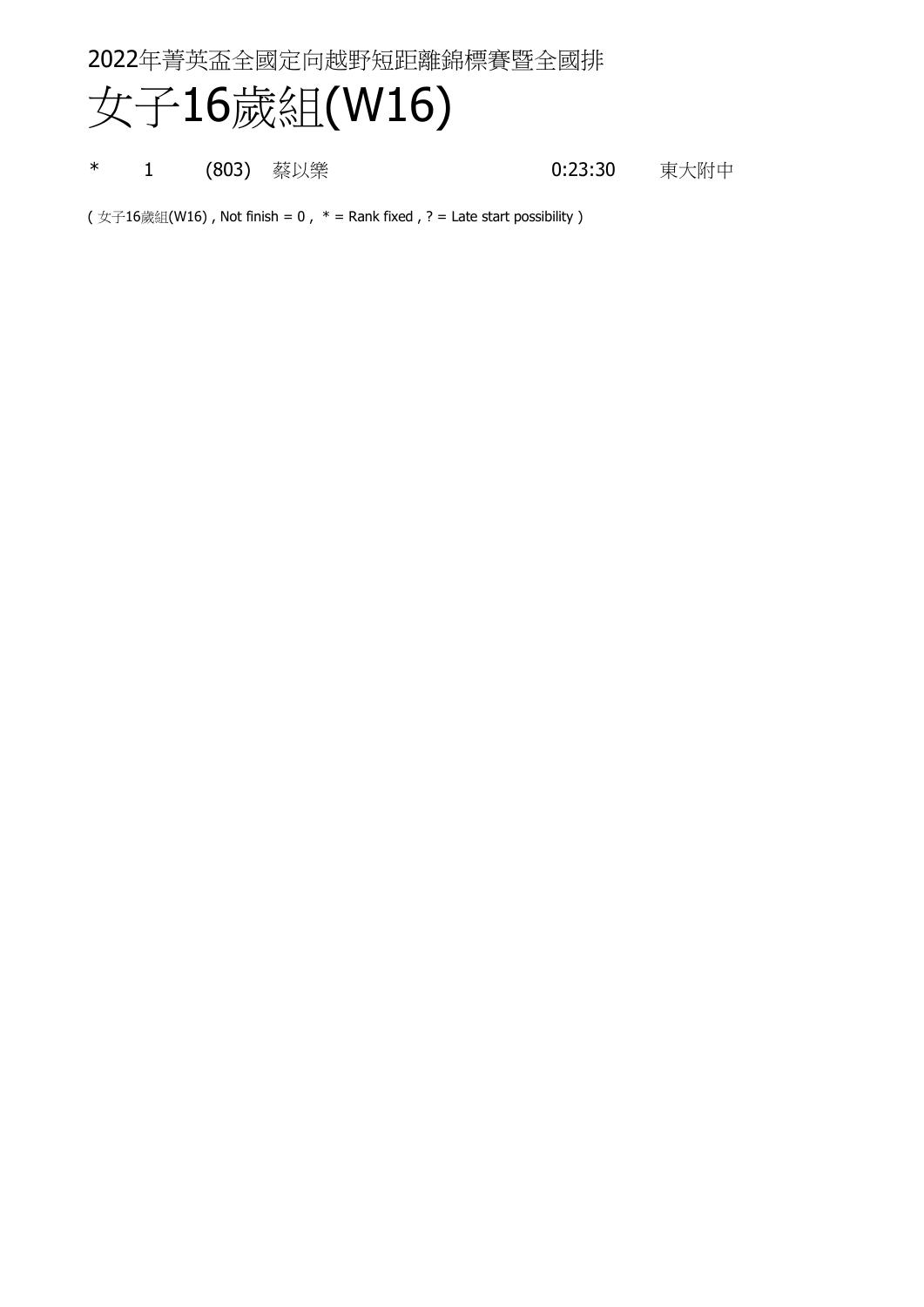## 男子14歲組(M14)

|   | * 1 (832) 蕭立捷 |           | 新竹縣二重國中<br>0:24:56  |
|---|---------------|-----------|---------------------|
|   | * 2 (833) 黃楷睿 |           | 0:32:41<br>歐北蛇      |
| X |               | (829) 許育誠 | 新竹縣-二重國中定向社<br>DISO |

(男子14歲組(M14), Not finish =  $0$ ,  $*$  = Rank fixed, ? = Late start possibility)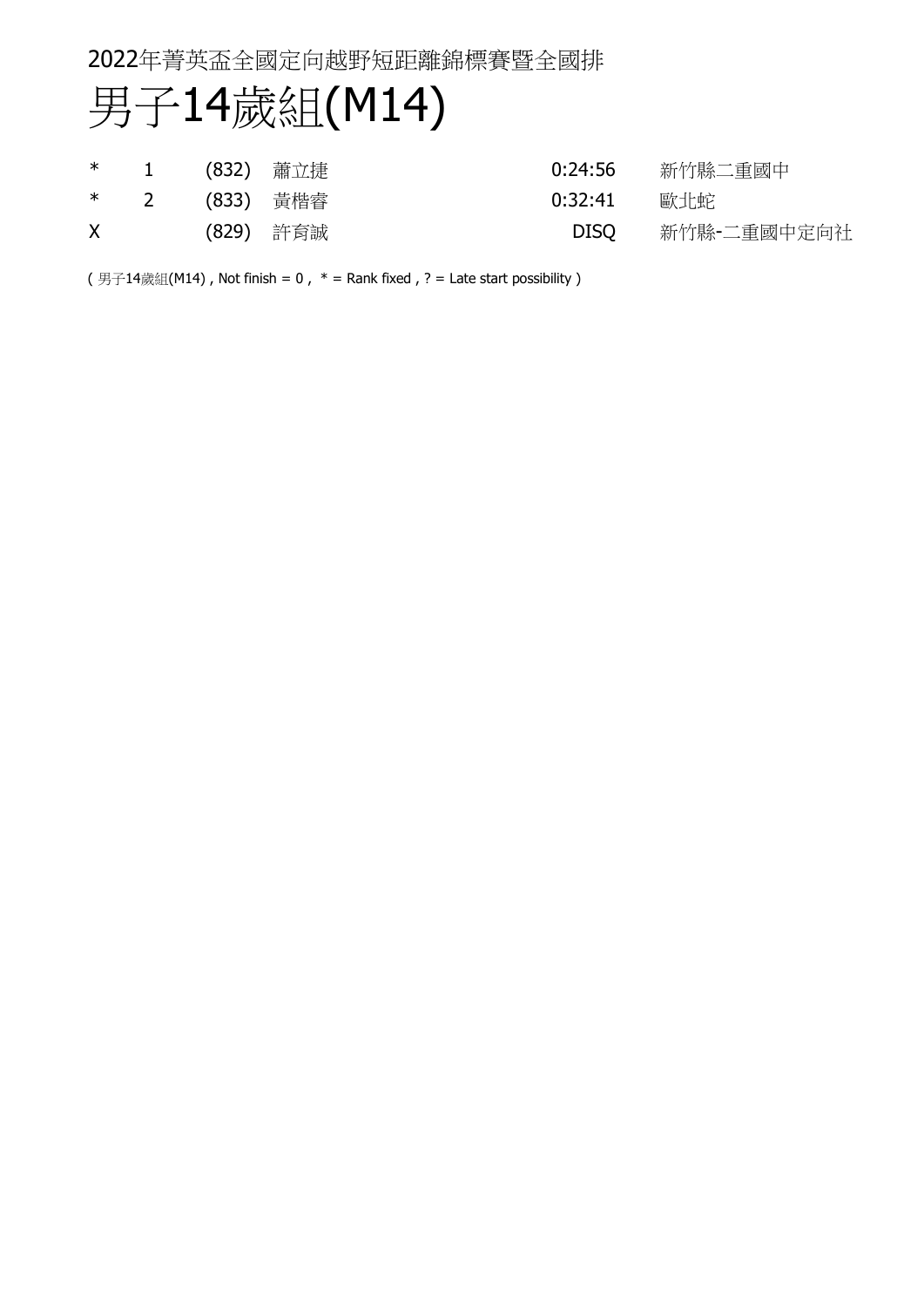## 男子12歲組(M12)

|  | *  1  (831) 陳威綦 | 0:15:56        | 新竹縣東興國小 |
|--|-----------------|----------------|---------|
|  | *  2  (830) 張惟鈞 | 0:17:06   鈞為一家 |         |

(男子12歲組(M12), Not finish = 0,  $*$  = Rank fixed, ? = Late start possibility)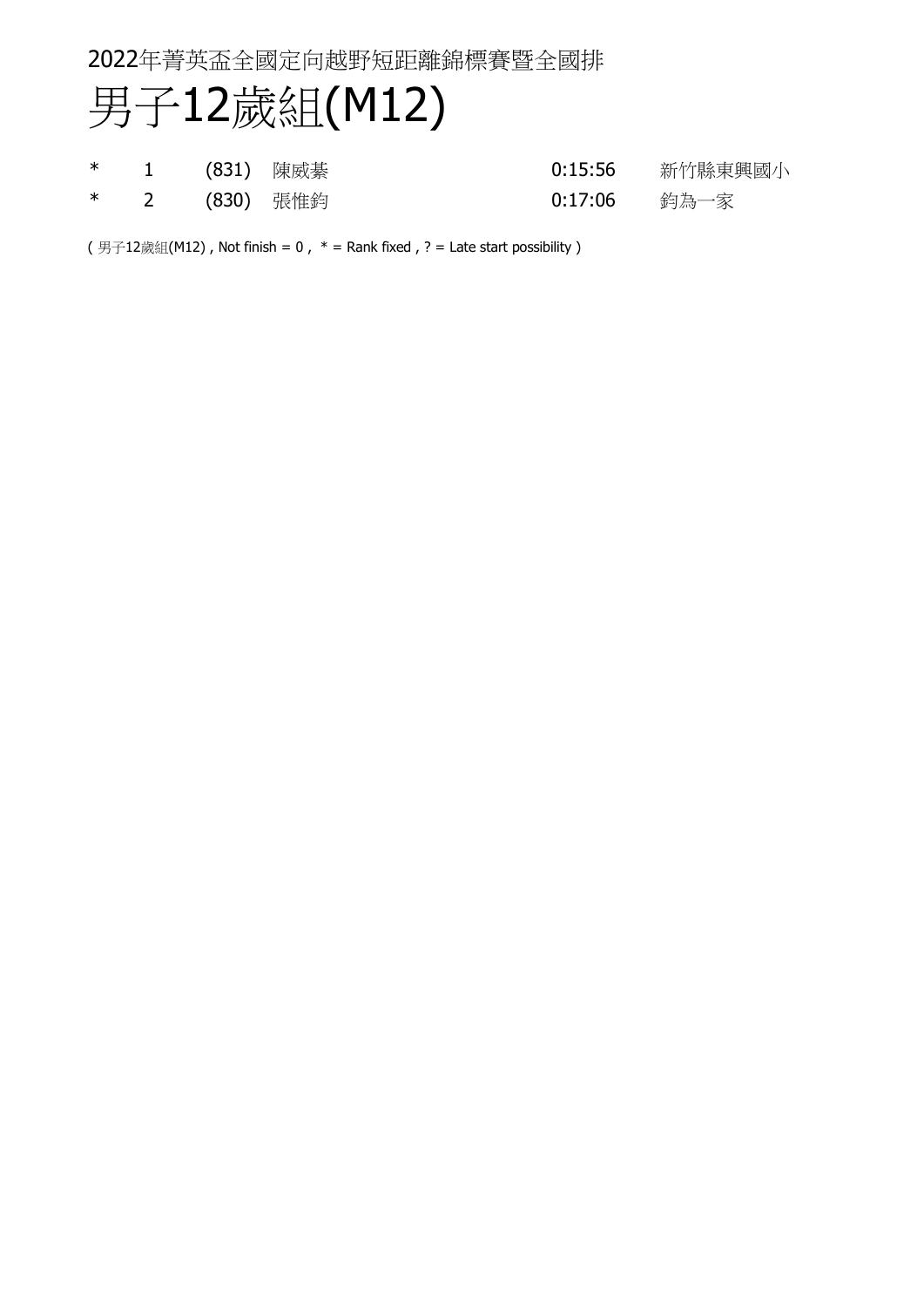## 女子12歲組(W12)

| $\sf X$ | (801) 謝沛彣 | DISO      | 桂林國小 |
|---------|-----------|-----------|------|
| X       | (802) 鍾舒宇 | DISQ 集美國小 |      |

( 女子12歲組(W12), Not finish = 0,  $*$  = Rank fixed, ? = Late start possibility)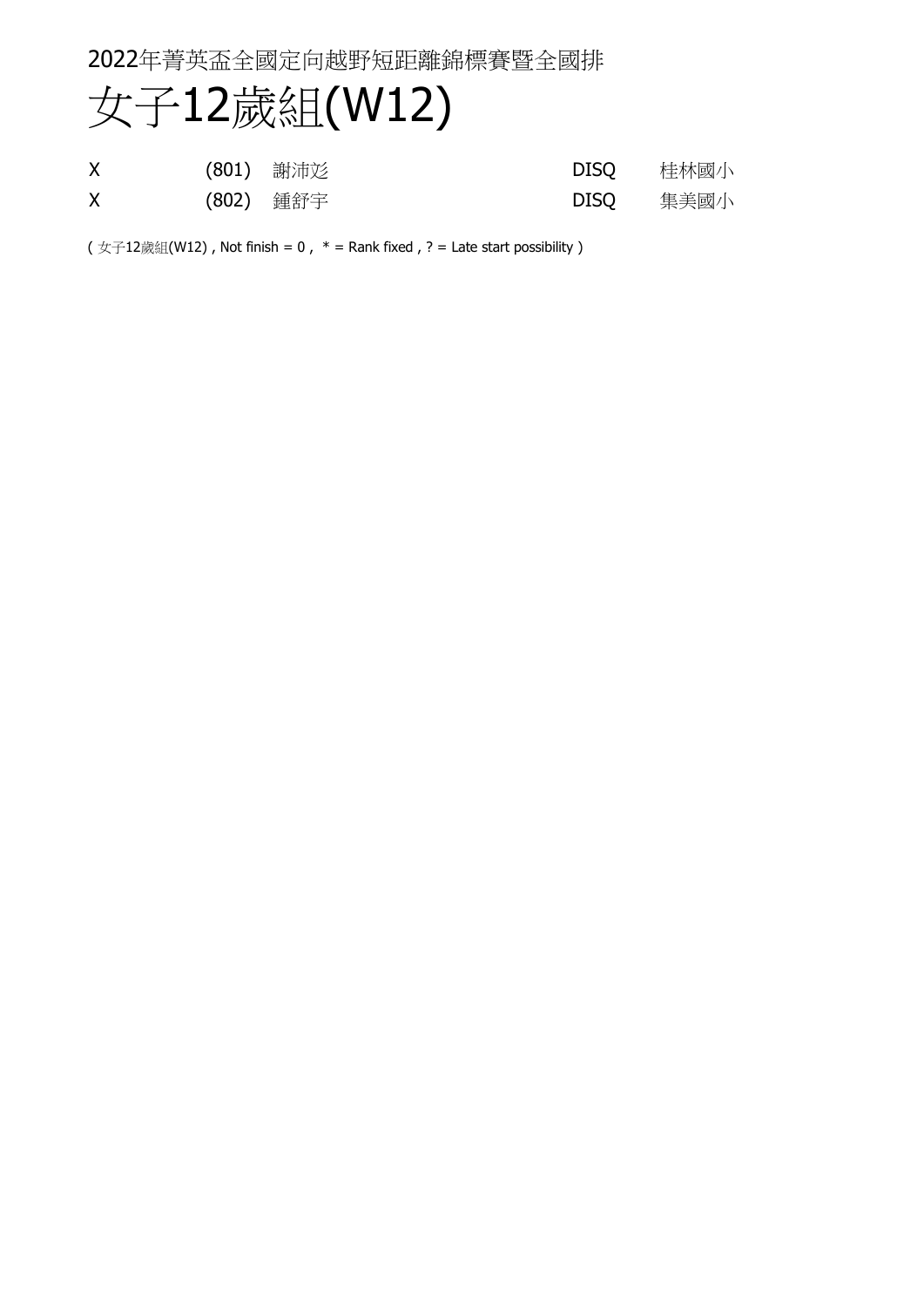## 男子10歲組(M10)

\* 1 (828) 張皓為 1 (828) の 19 10:37:40 釣為一家

(男子10歲組(M10), Not finish = 0,  $*$  = Rank fixed, ? = Late start possibility)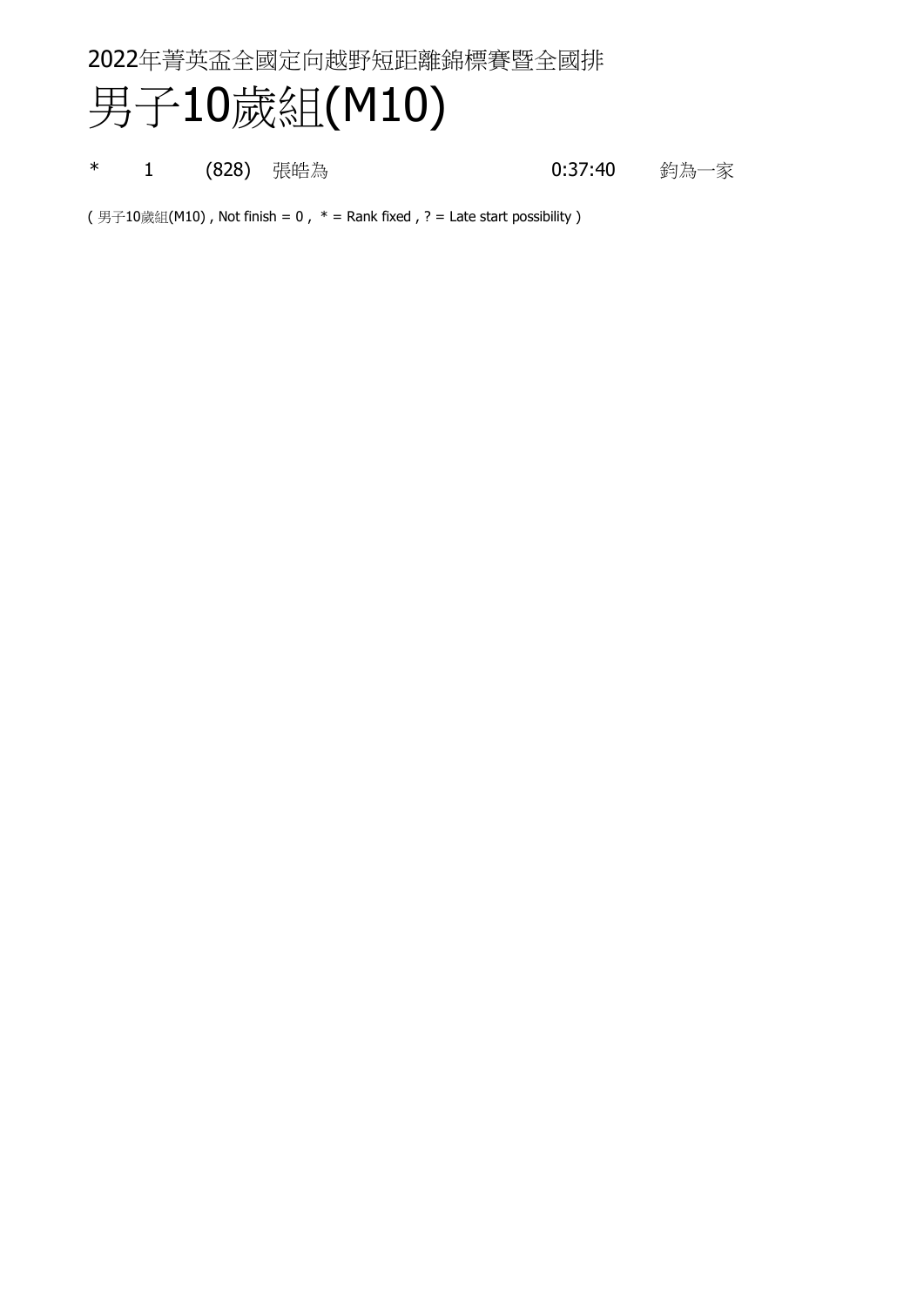#### 男子35歲組(M35)

\* 1 (845) 張景翔 0:32:00 NSTC

(男子35歲組(M35), Not finish = 0,  $*$  = Rank fixed, ? = Late start possibility)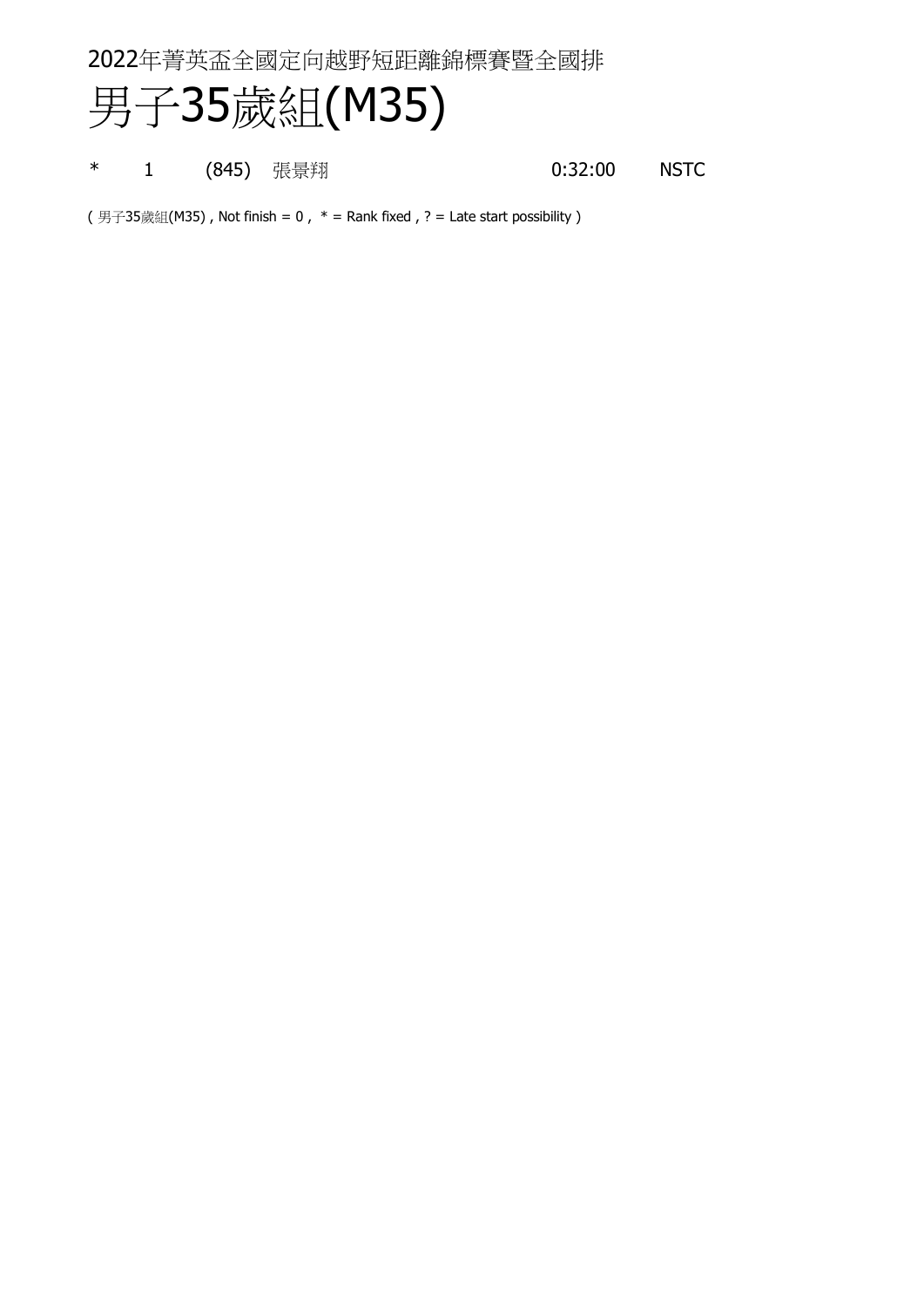## 女子35歲組(W35)

\* 1 (810) 連辰禕 0:31:51 HRM

 $(y \text{ and } (x + 35\text{)}$  (W35), Not finish = 0,  $*$  = Rank fixed, ? = Late start possibility )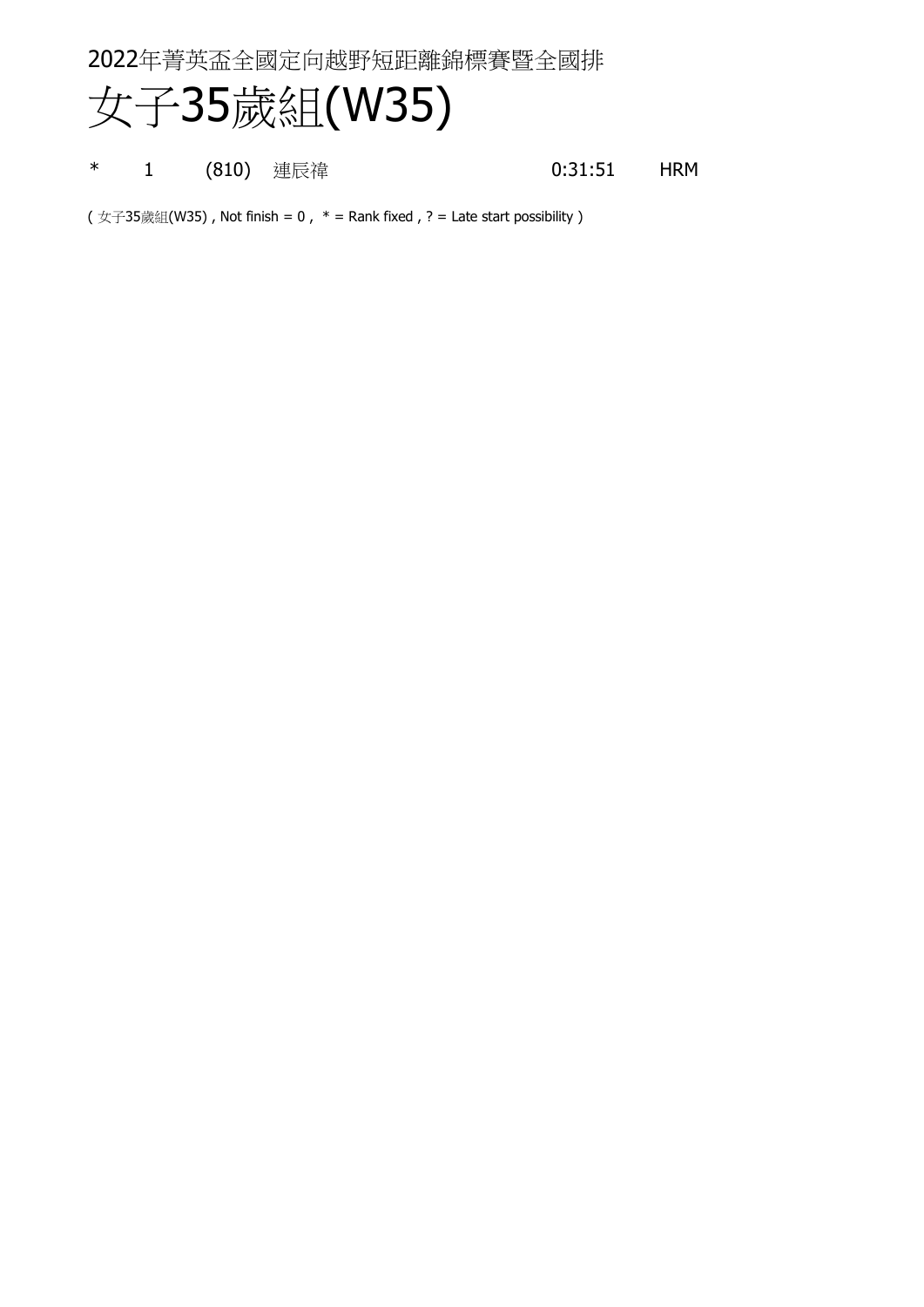## 男子40歲組(M40)

\* 1 (880) 許永昌 0:22:42 愛台灣定向越野俱樂部

(男子40歲組(M40), Not finish = 0,  $*$  = Rank fixed, ? = Late start possibility)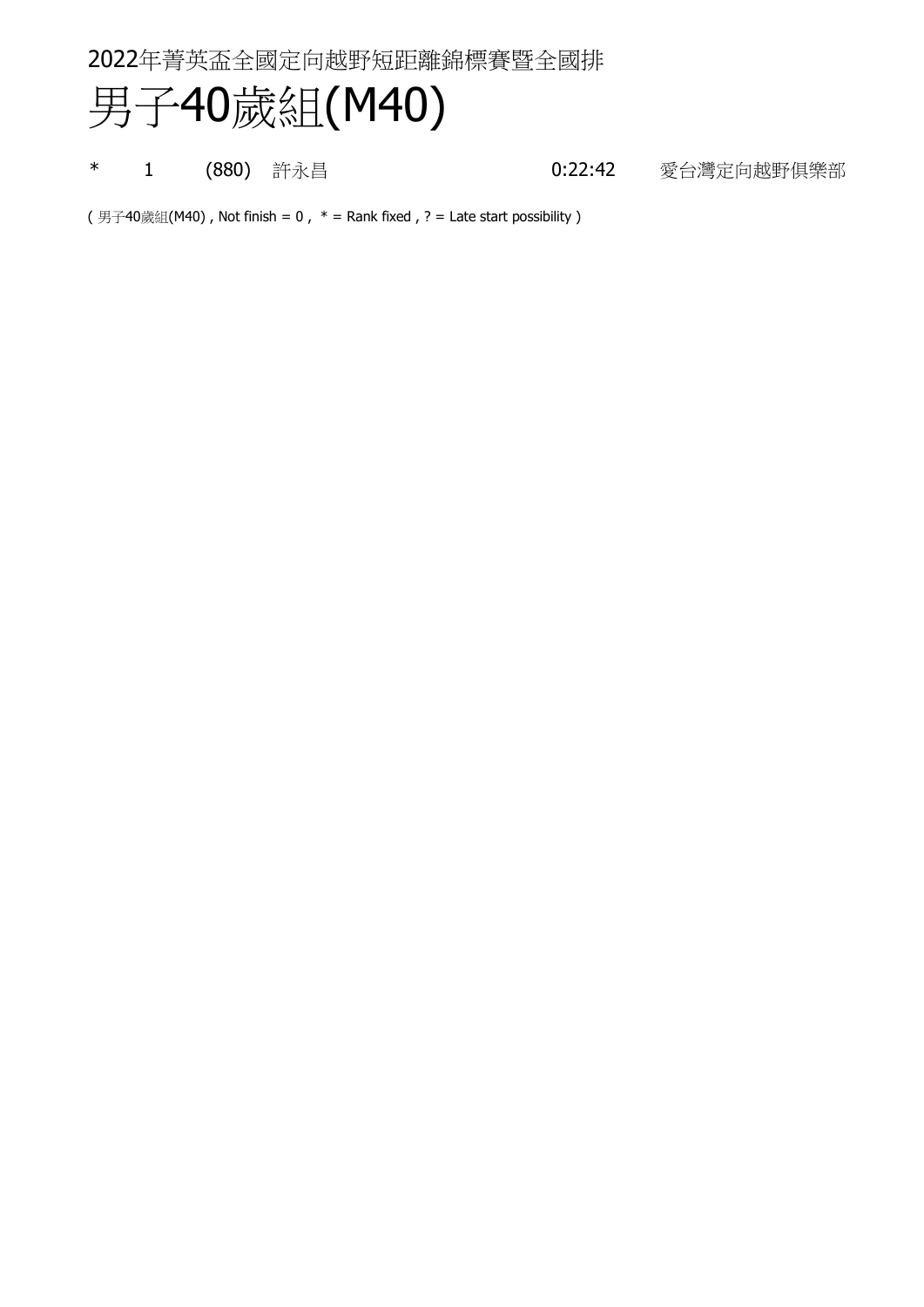## 女子40歲組(W40)

\* 1 (811) 郭小蘋 0:50:06 Kuo

 $(y \text{ and } (x + 40)$  , Not finish = 0,  $*$  = Rank fixed, ? = Late start possibility )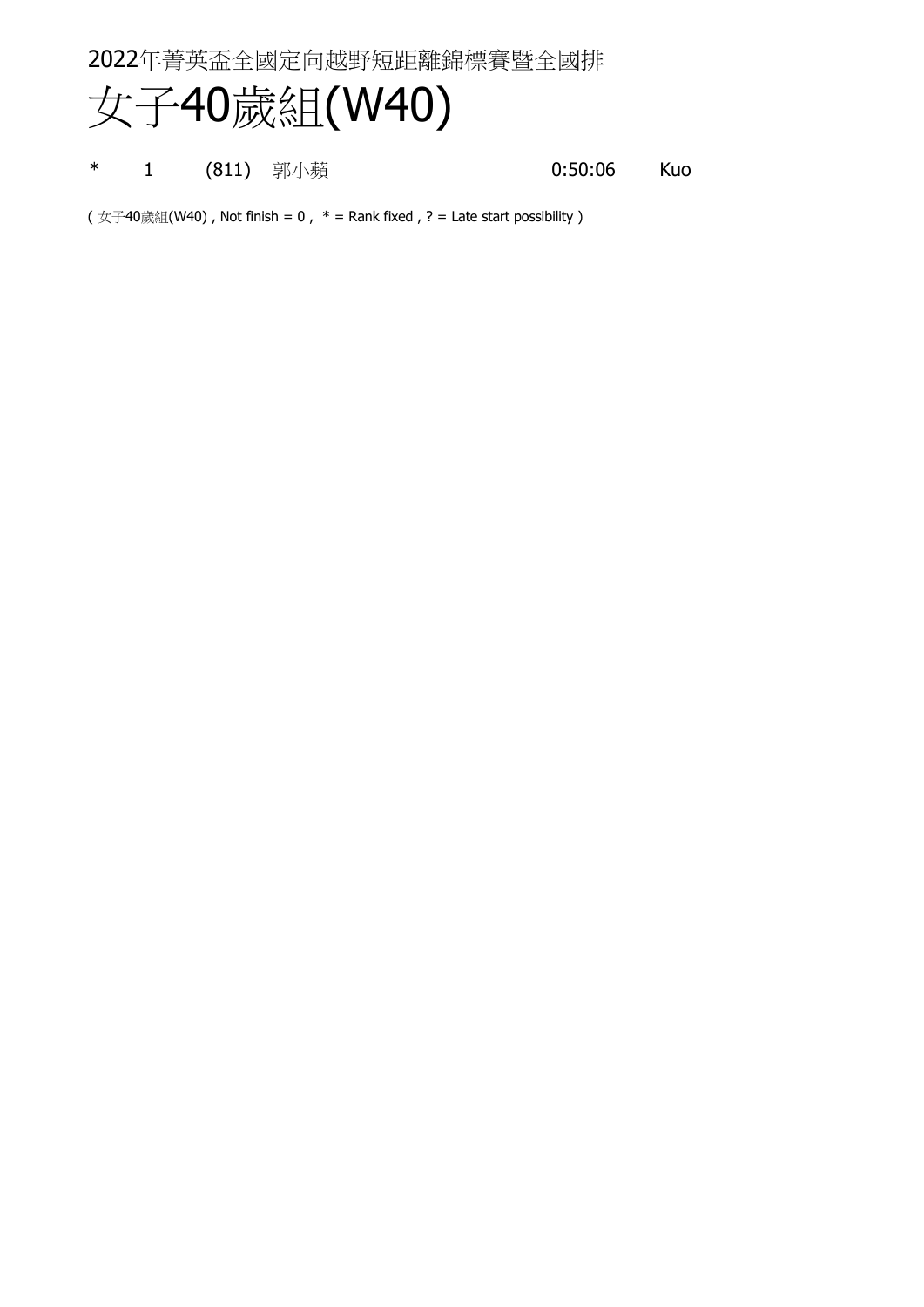## 男子45歲組(M45)

| $\ast$ |                |       | (846) 李建興 | 0:22:42<br>李家定向           |
|--------|----------------|-------|-----------|---------------------------|
| $\ast$ | $\overline{2}$ |       | (849) 林勝焄 | 0:24:38<br>長春國小           |
| X.     |                | (847) | 鍾馨原       | 原創網路資訊有限公司<br><b>DISO</b> |
| X      |                | (848) | 謝建國       | <b>DISO</b><br>桂林國小       |

(男子45歲組(M45), Not finish =  $0$ ,  $*$  = Rank fixed, ? = Late start possibility)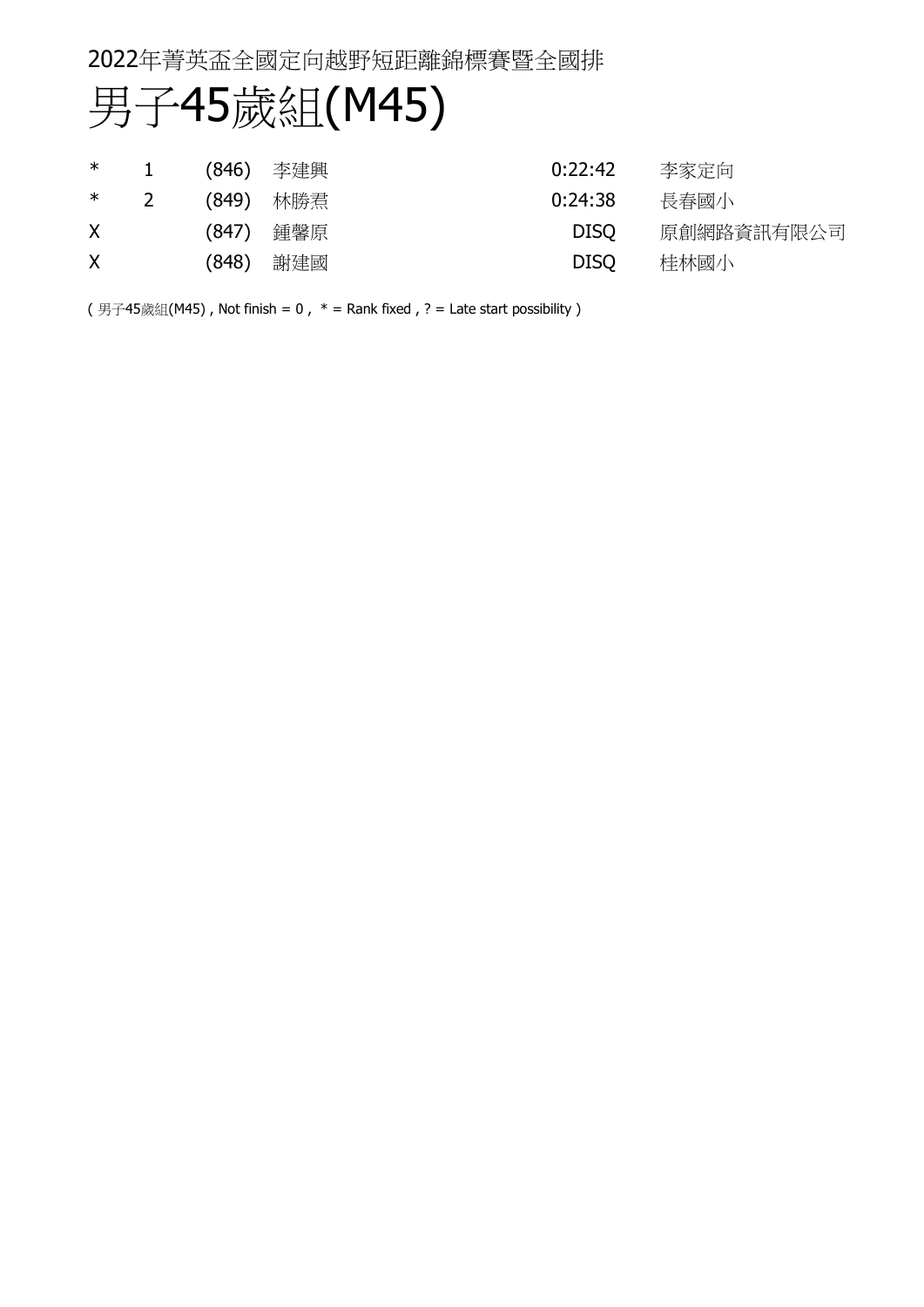## 男子50歲組(M50)

\* 1 (850) 張耿義 1 (850) 23:42 約為一家

(男子50歲組(M50), Not finish = 0,  $*$  = Rank fixed, ? = Late start possibility)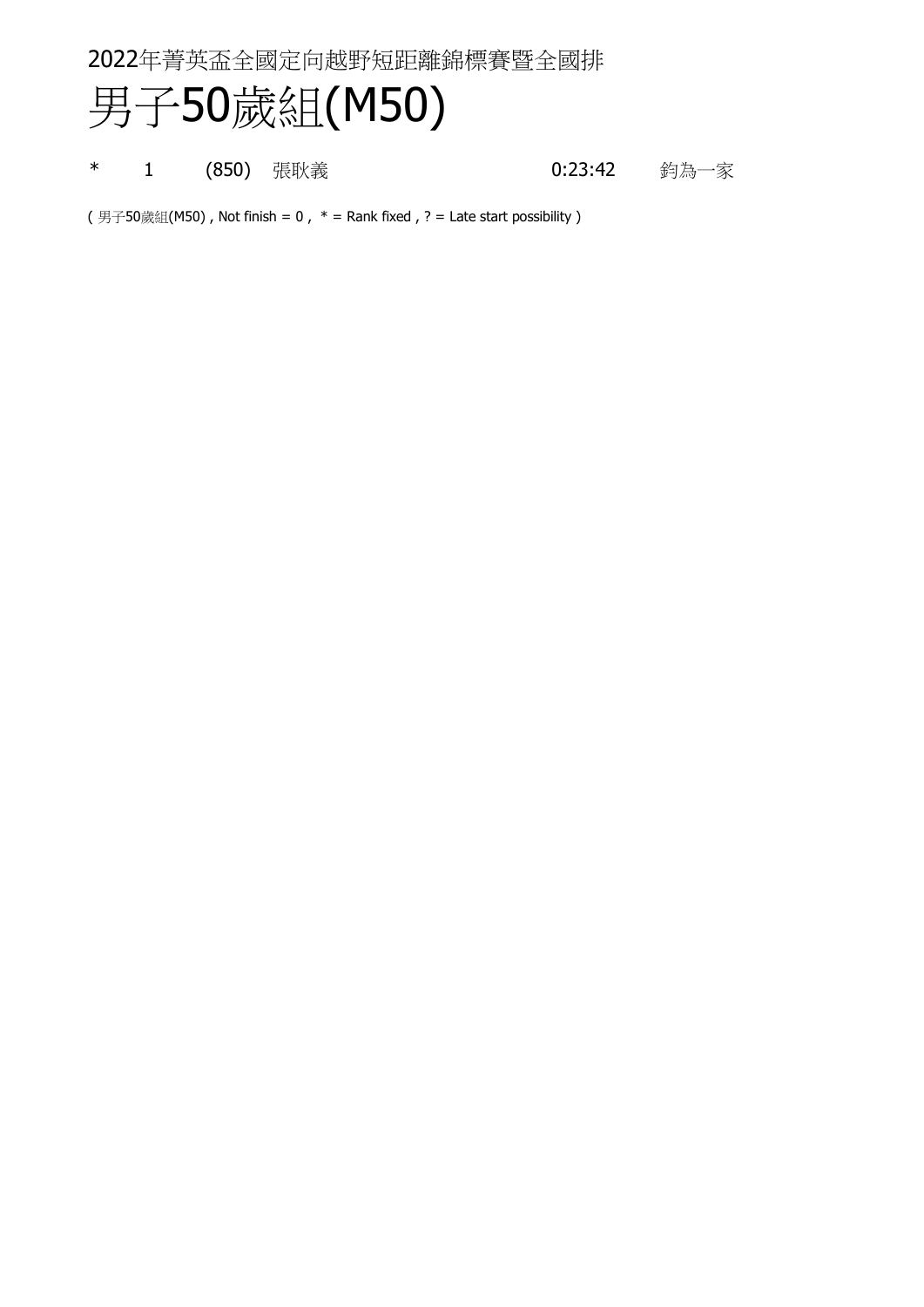#### 女子55歲組(W55)

\* 1 (812) 郭佳瓚 0:53:32 熊孩子

( 女子55歲組(W55), Not finish = 0,  $*$  = Rank fixed, ? = Late start possibility)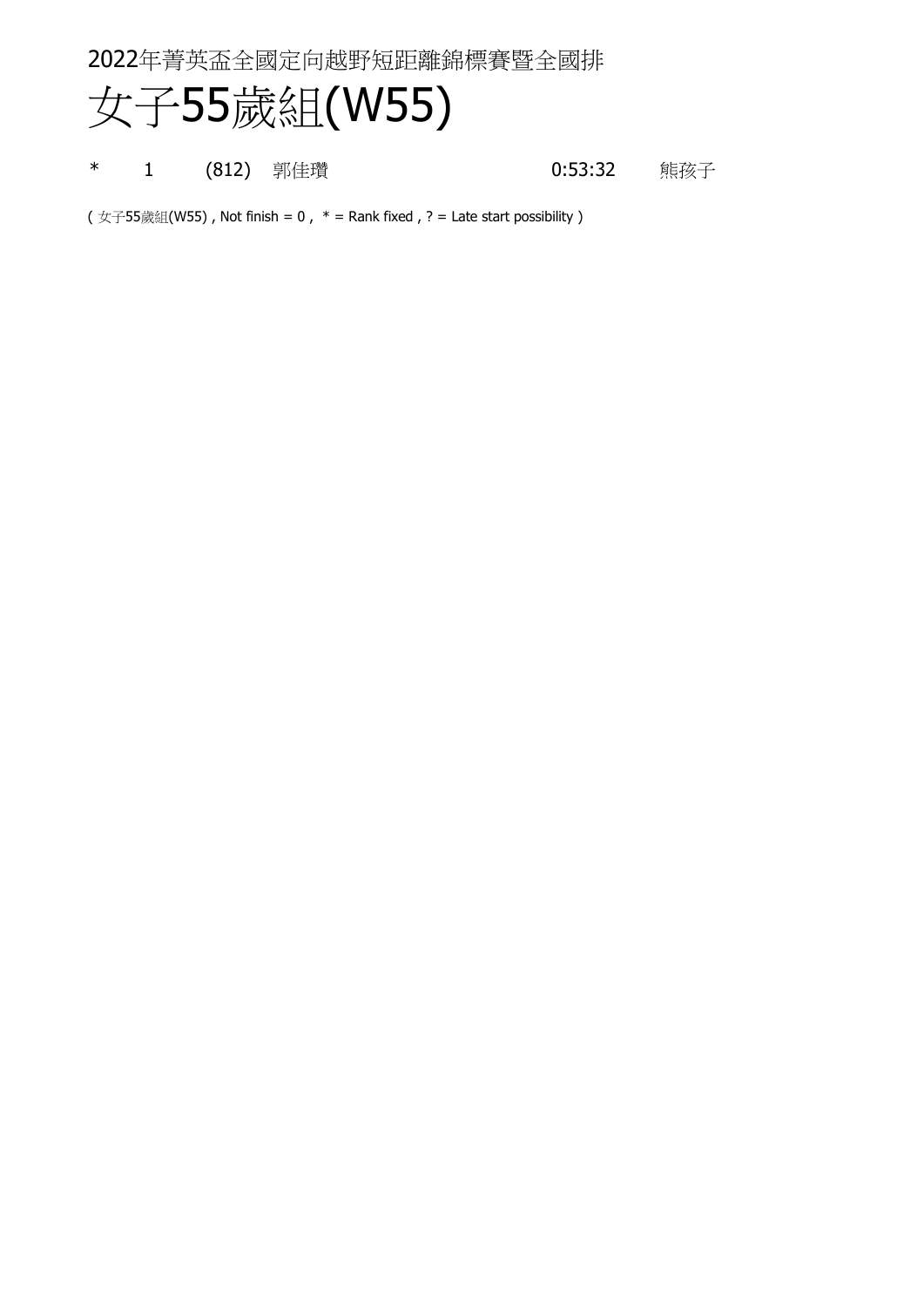## 女子60歲組(W60)

\* 1 (813) 鄭秀靜 0:46:30 阡阡

 $(y \text{ if } (x \neq 60)$ , Not finish = 0,  $*$  = Rank fixed, ? = Late start possibility )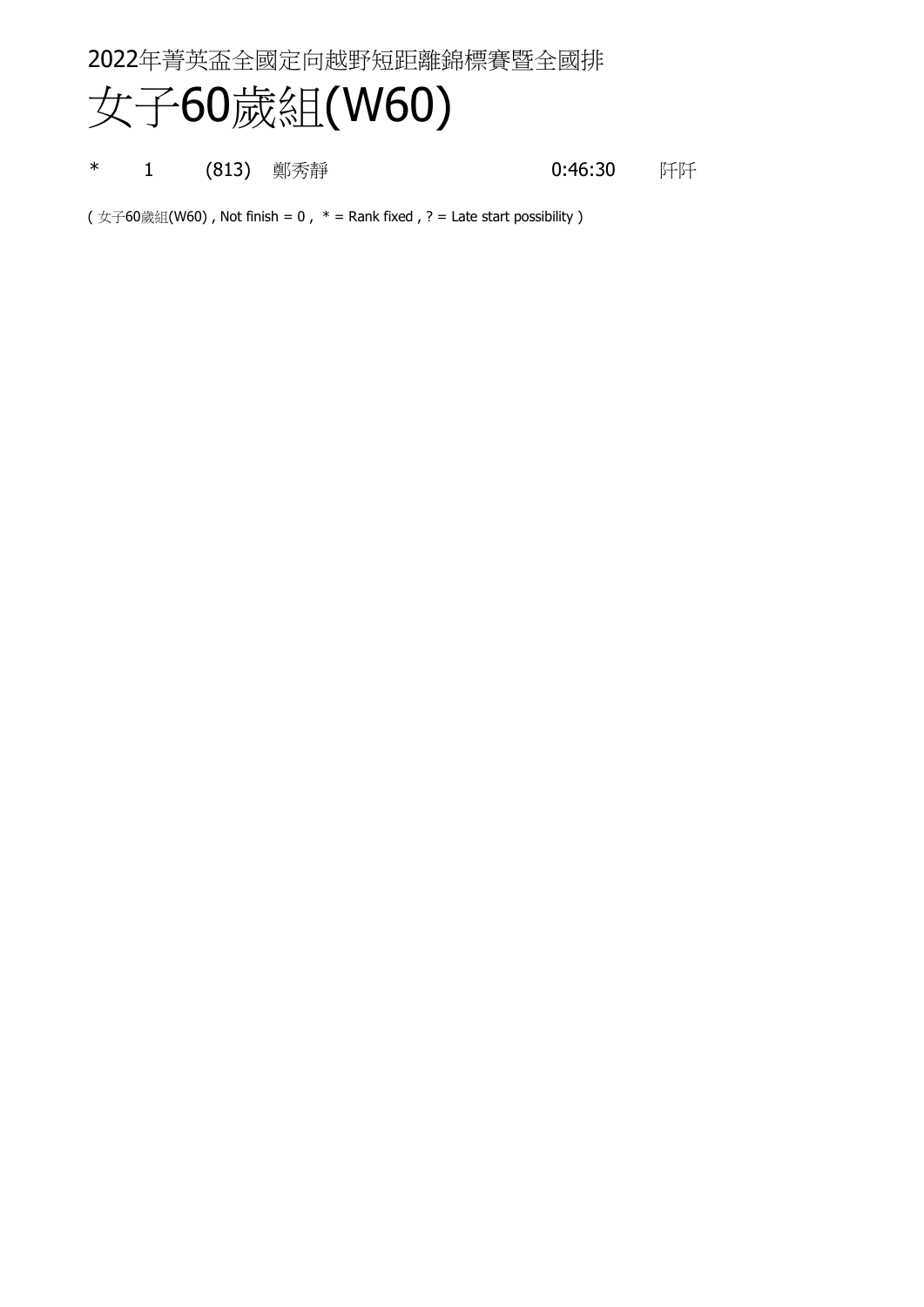

|   |  | * 1 (874) 鄭沅夏 鄭嘉琪 | $0:34:23$ VS |                      |
|---|--|-------------------|--------------|----------------------|
|   |  | * 2 (876) 黃俊誠 黃巧捷 |              | $0:34:52$ Rody Cheng |
| X |  | (875) 鄭嗣暟 雷門      | DISO GS      |                      |

(雙人組(FA), Not finish = 0,  $*$  = Rank fixed, ? = Late start possibility)